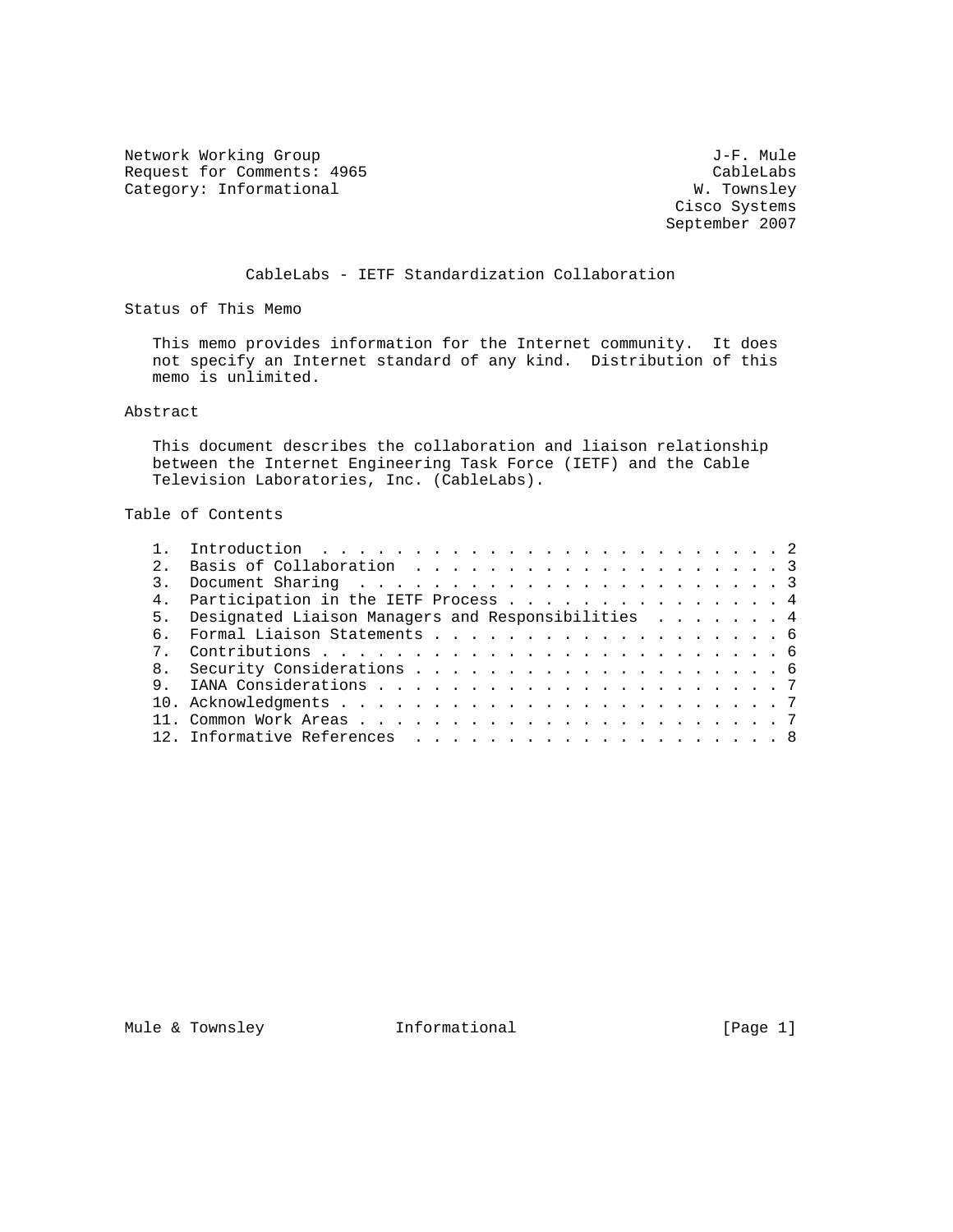## 1. Introduction

 This document contains a set of principles and guidelines that serves as the basis for establishing a liaison relationship between the Cable Television Laboratories, Inc. and the Internet Engineering Task Force (IETF). This cooperation framework is intended to secure timely development of technical specifications that facilitate maximum interoperability with existing Internet systems, devices, and protocols.

 CableLabs is a non-profit research and development consortium that is dedicated to pursuing new cable telecommunications technologies and to helping its cable operator members integrate those technical advancements into their business objectives. Within CableLabs, specification activities are organized into projects such as  $DOCSIS(r)$ , PacketCable(tm), and OpenCable(tm), and technical work is conducted in focus teams. Product vendors, manufacturers, and cable operator members are invited to join the focus teams that create technical specifications. From time to time, individuals involved with CableLabs focus teams submit CableLabs technical requirements or requirement specifications to IETF in order to seek expert reviews and solicit comments to create solutions that foster product interoperability beyond cable. The submissions related to CableLabs specifications may, for example, include use cases, protocol requirements, draft MIB modules, and proposed solutions such as new DHCP options. CableLabs also references the work of IETF and Request For Comments in its specifications. The list of CableLabs projects and specifications available publicly can be found at the CableLabs Web site, http://www.cablelabs.com.

 Within the IETF, activities are undertaken within a framework of Areas, with specific activities being undertaken by working groups that are chartered within each Area. Working group output is reviewed by the Internet Engineering Steering Group (IESG) and published by the RFC Editor. IETF activities are based on a principle of open contribution and participation by any interested party. Details on the Internet Standards Process followed by the IETF can be found in [RFC2026]. Information on IETF working groups, current work item drafts, meeting schedules, and mailing lists are published on the IETF Web site, http://www.ietf.org.

 The IETF and CableLabs are forming a liaison relationship with a mutual desire to support the integrity of specifications developed by each body. CableLabs does not develop standards other than through its participation with Standards Defining Organizations (SDOs) like the IETF.

Mule & Townsley **Informational** [Page 2]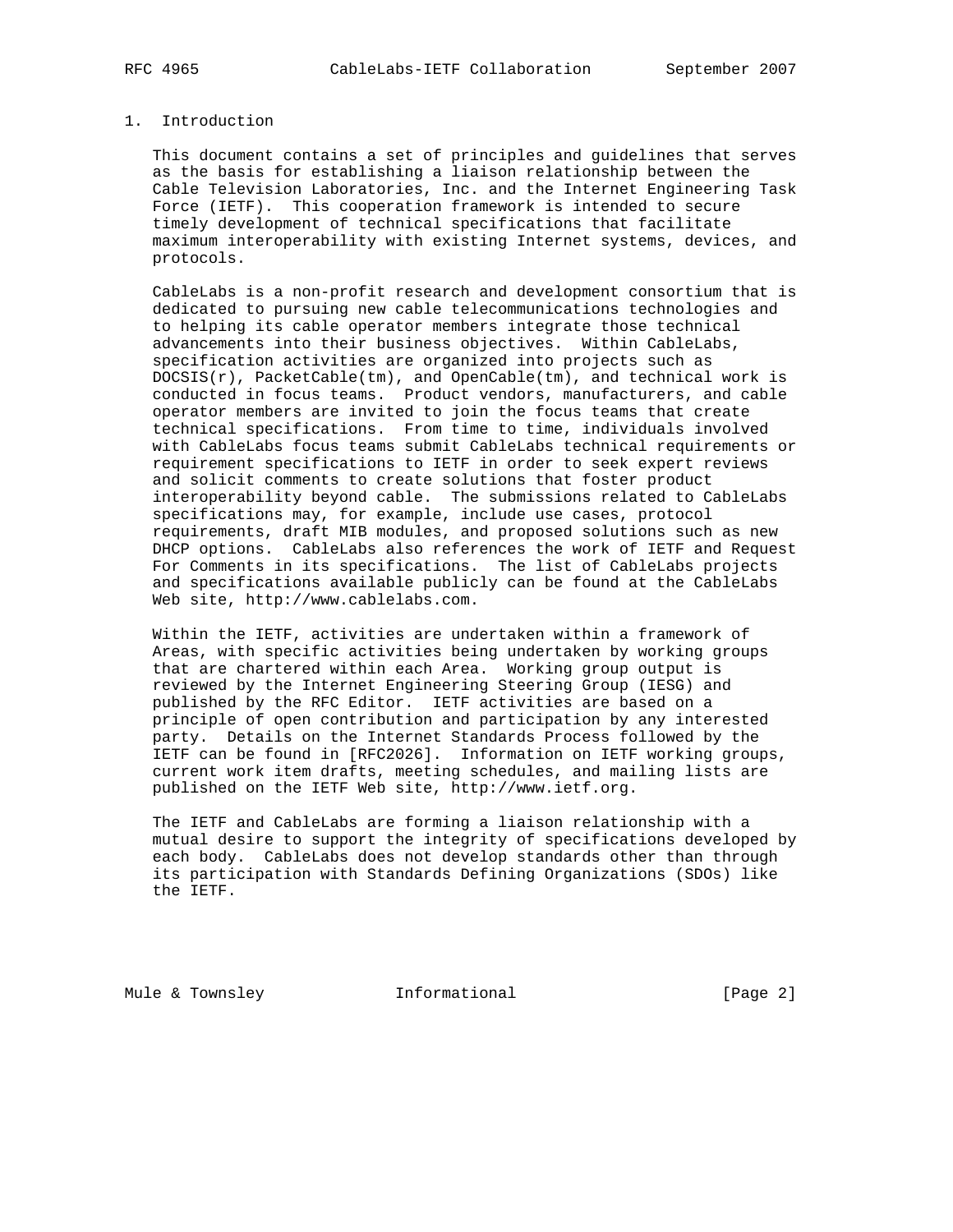The preferred approach is that CableLabs uses the IETF specifications unchanged, if feasible, and communicates requirements for change to the IETF, as needed. The parties intend to work together in an effort to avoid duplication of work.

 Within the framework of this liaison relationship, each organization will operate according to its own rules and procedures, including rules governing Intellectual Property Rights (IPR), specification elaboration, approval, and maintenance.

2. Basis of Collaboration

 In the further development of CableLabs specifications, the benefit of adopting IETF specifications has been identified. Although this document recognizes the importance of interoperability of the CableLabs specifications with the existing Internet and hence the use of IETF standards, CableLabs recognizes that additions or modifications might be needed in order to make the IETF specifications meet the needs of CableLabs. In such cases, a CableLabs individual or a vendor participant working on a CableLabs specification may take its concerns directly to the appropriate IETF working groups for resolution. When no appropriate working group can be found or it is not known where to direct the communication, or in the case of resolution of consequent matters, the issue will be raised through the CableLabs designated liaison manager to the IETF liaison manager.

 The IETF may also need to ask questions of CableLabs in order to refine its understanding of CableLabs requirements or may wish to offer guidance to CableLabs on the effective use of IETF specifications. Where possible, these communications will occur in the context of a discussion between CableLabs and an IETF working group. In the event that a working-group-level discussion is deemed inappropriate for the desired communication, the matter will be raised through the IETF's designated liaison manager to CableLabs.

3. Document Sharing

 Both CableLabs and the IETF encourage the sharing of specification documents and draft requirements that are of mutual interest.

 All IETF documents are publicly available from the IETF Web site, and discussion of documents is hosted on open mailing lists.

 CableLabs documents intended for public consumption include CableLabs Technical Reports and CableLabs Specifications that are in an approved and published status. These documents have the CableLabs

Mule & Townsley **Informational** [Page 3]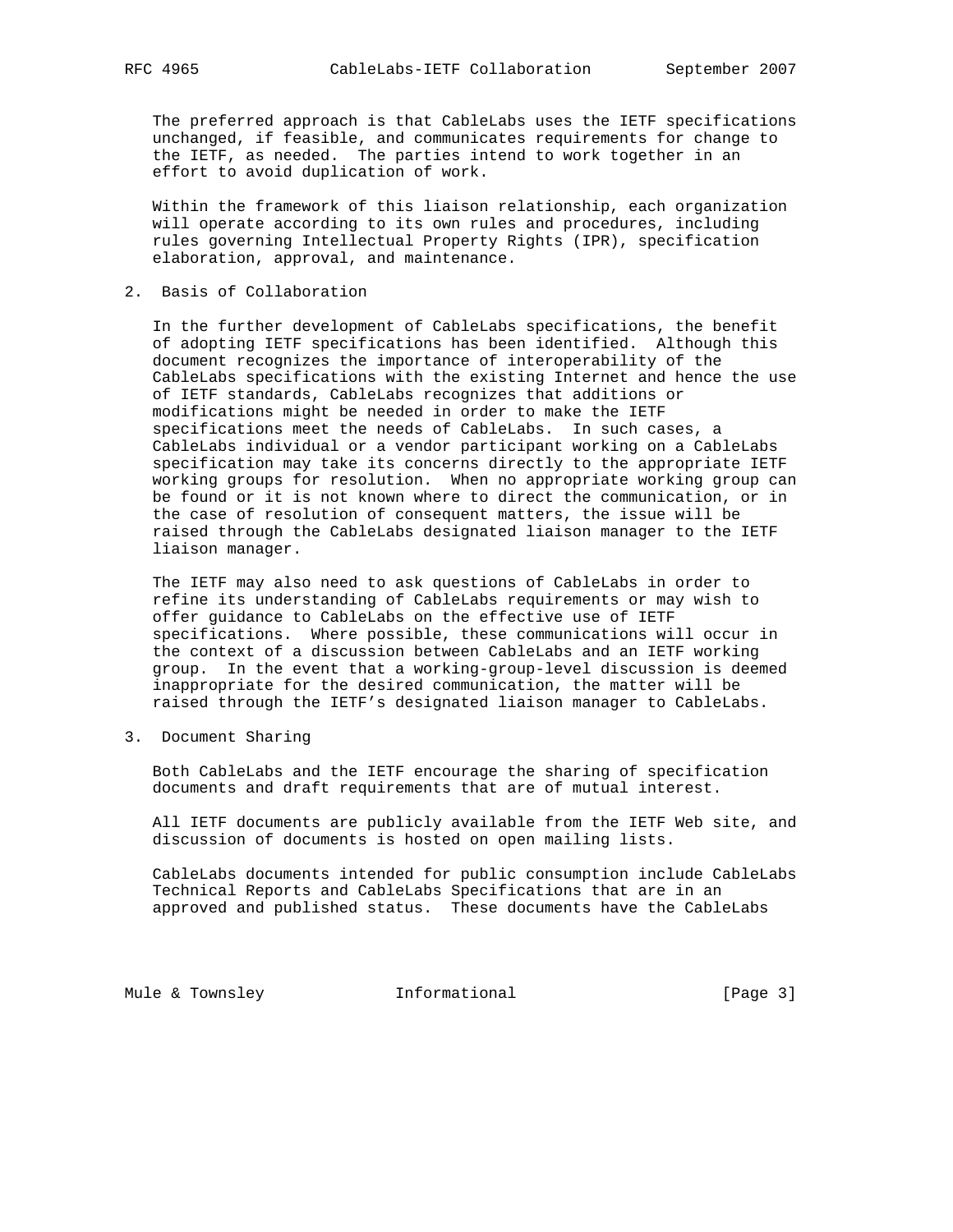ISSUED status and are published for open access on CableLabs' Web site, http://www.cablelabs.com, or http://www.cablelabs.com/specifications/archives/.

 In order for the IETF to make any reference (informative or normative), the document must be in an approved and published state, and publicly available. It is expected that CableLabs will share relevant information with IETF participants via individual IETF Contributions, as described in [RFC3978], and without requiring a non-disclosure agreement.

 CableLabs and the IETF will work to update and exchange, when appropriate and on a regular basis, a list of dependencies between each organization's specifications and work in progress.

### 4. Participation in the IETF Process

 The Internet Standards Process is described in [RFC2026]. Participation in the IETF process is open to any individual willing to contribute. This naturally includes individuals who also represent or otherwise contribute to the development of CableLabs specifications. Such individuals may freely participate in IETF mailing list discussions, submit and review Internet Drafts, and attend IETF meetings in order to assist the IETF in refining its understanding of CableLabs requirements as well as offering CableLabs an opportunity to receive informal guidance on CableLabs' use of IETF specifications. The vast majority of technical discussions and decision making within the IETF is undertaken on open mailing lists. Interested individuals should subscribe to and participate on these lists.

## 5. Designated Liaison Managers and Responsibilities

 When the informal working group level of interaction is insufficient, matters can be raised through a liaison channel. CableLabs and the IETF shall each establish liaison functions for communication with the other organization and each shall appoint one individual acting as a liaison manager as described in [RFC4052] and [RFC4053].

 Formal communications from CableLabs will be initiated by the designated CableLabs liaison manager by sending a liaison statement to the IETF liaison manager; these must follow the procedures described in [RFC4053]. The role of the IETF liaison manager is defined in [RFC4052] and [RFC4691]. The IETF liaison manager is not responsible for notifying CableLabs of new work to be undertaken by the IETF. Instead, the designated CableLabs liaison manager or

Mule & Townsley **Informational** [Page 4]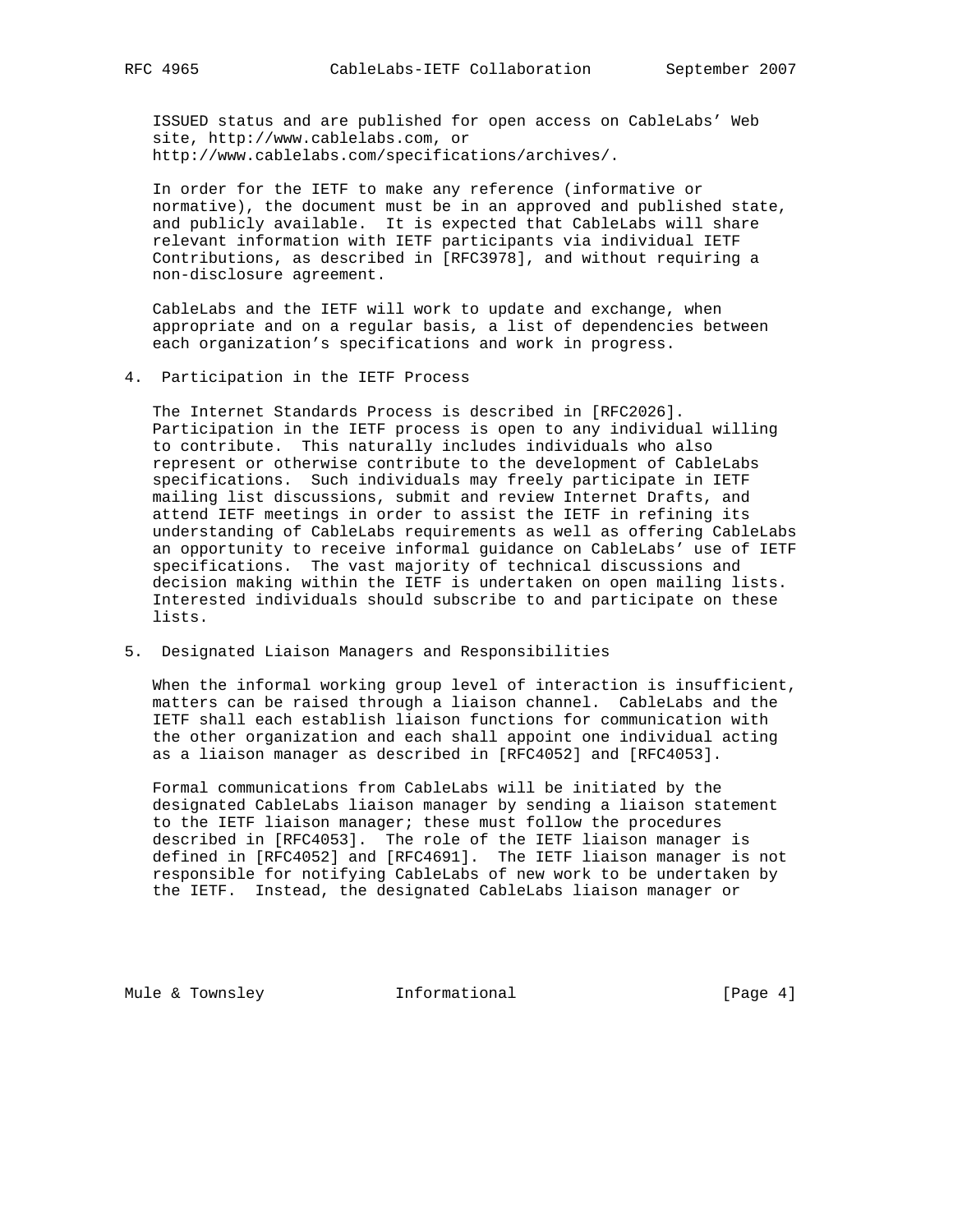delegates should subscribe to IETF lists announcing the creation or rechartering of IETF working groups (ietf-announce) and the lists announcing new work (new-work).

5.1. IETF Liaison Manager to CableLabs

 The preferred way for organizations to work with IETF is through the working groups. However, IETF has a limited number of liaison relationships and liaison managers with other organizations when conditions warrant the appointment of a specific person.

 The Internet Architecture Board (IAB) shall appoint a specific person to serve as the IETF liaison manager to CableLabs. The role and responsibilities of the IETF liaison manager to CableLabs are described below. In particular, it is expected that the designated liaison manager will act as an initial contact point in IETF for administrative aspects of this collaboration that cannot easily be handled in other ways (e.g., at a technical level by interactions with IETF Working Groups or Area Directors). It is agreed that the role does not carry the expectation of attendance at CableLabs meetings or participation in CableLabs specification development processes, and it is anticipated that all liaison efforts assigned to this individual will be carried out by electronic mail. It is understood that the IETF liaison manager does not have the ability to make exceptions to, or special provisions for, IETF policies and procedures.

 It is expected that the individual appointed to the liaison manager role would:

- o perform all tasks as defined in [RFC4052] and [RFC4691],
- o be informed by CableLabs, when appropriate, of CableLabs activities within the IETF, including new work proposals, and be able to report those using appropriate channels within the IETF,
- o convey liaison statements from the IETF to CableLabs as described in [RFC4053], and be responsible for shepherding CableLabs communication to the relevant parts of the IETF,
- o be able to raise issues with CableLabs technical leadership as well as the IAB members and IETF Area Directors, as required.

 CableLabs meetings are normally only open to delegates from CableLabs members or those manufacturers who have signed the appropriate agreements to participate in CableLabs projects or meetings.

Mule & Townsley **Informational** [Page 5]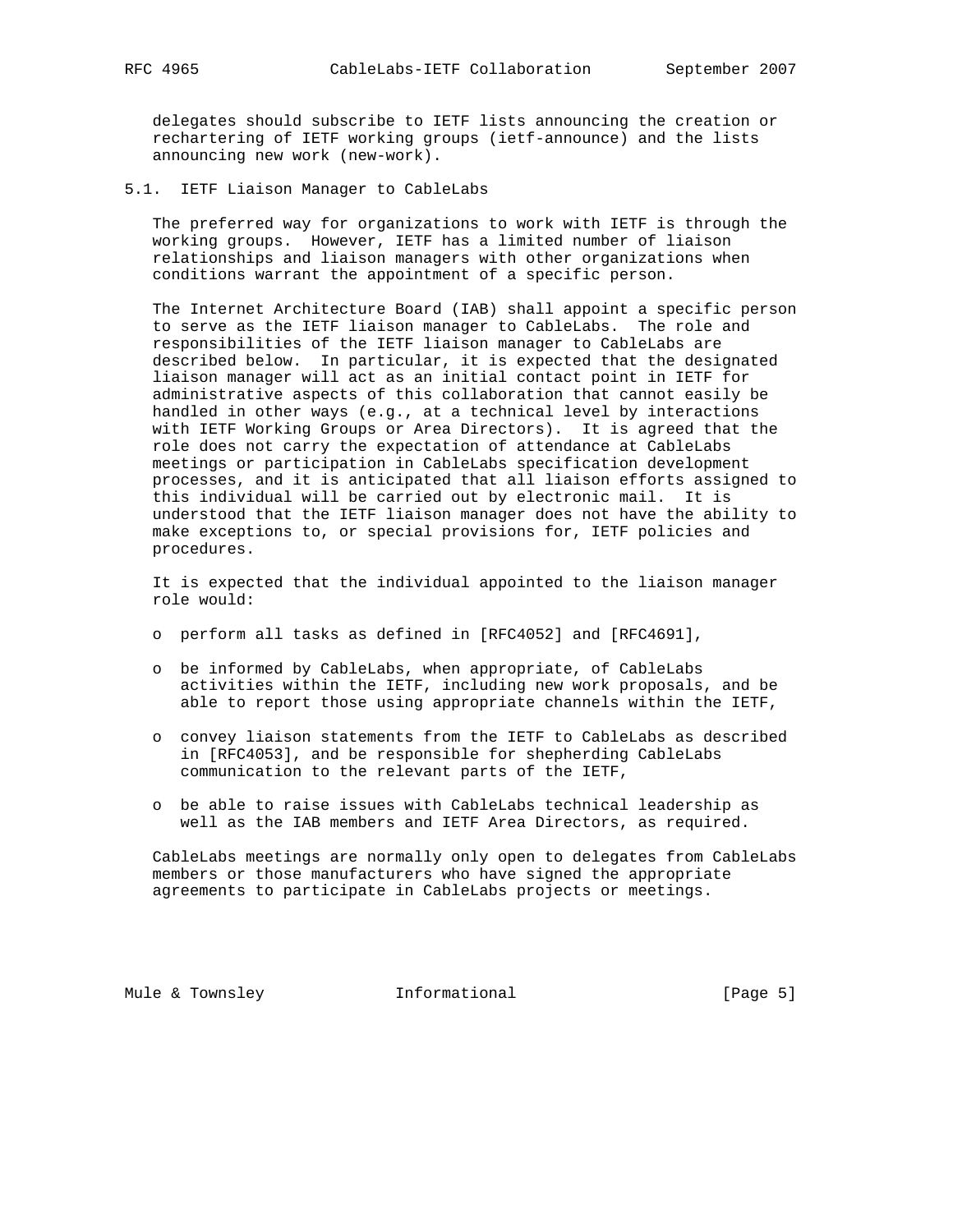## 5.2. CableLabs Liaison Manager to IETF

 CableLabs shall establish an IETF liaison function and name an individual to be the CableLabs liaison Manager to IETF for matters pertaining to the CableLabs-IETF cooperation. The CableLabs liaison manager to IETF is expected to work with the concerned IETF and CableLabs projects and focus teams and to support the interaction between CableLabs and the IETF.

## 6. Formal Liaison Statements

 Whenever possible, and as the preferred primary method of communication and coordination of activity, communication at the working group level is strongly encouraged.

 When deemed necessary, formal communication between CableLabs and IETF is also permitted. These communications are to be recorded in the form of Liaison Statements, and the IETF will use the CableLabs liaison manager to convey these statements between the IETF and CableLabs. The procedure for proper handling of incoming liaison statements defined in [RFC4053] must be followed by both the liaison manager named by IETF and the liaison manager designated by CableLabs. It is important to note that all liaison statements made by the IETF or directed to the IETF shall be published by the IETF as public documents. All liaison statements made by the IETF will comply with the IETF IPR policy as documented in [RFC3978], [RFC3979], [RFC4748], [RFC4371] and any updates.

7. Contributions

 Individuals who are involved in CableLabs' projects and are willing to contribute to IETF may make contributions to the IETF in their capacity as IETF participants, under the IETF's IPR policy, as documented in [RFC3978] and [RFC3979].

 IETF participants whose companies are CableLabs members or have signed the appropriate agreements with CableLabs may also make contributions to CableLabs' projects and specifications.

 CableLabs mailing lists are not open to the general public. It is recommended that work of mutual interest be discussed on the relevant IETF mailing lists.

The IETF and CableLabs will not co-develop any documents or material.

8. Security Considerations

This document does not directly affect the security of the Internet.

Mule & Townsley **Informational** [Page 6]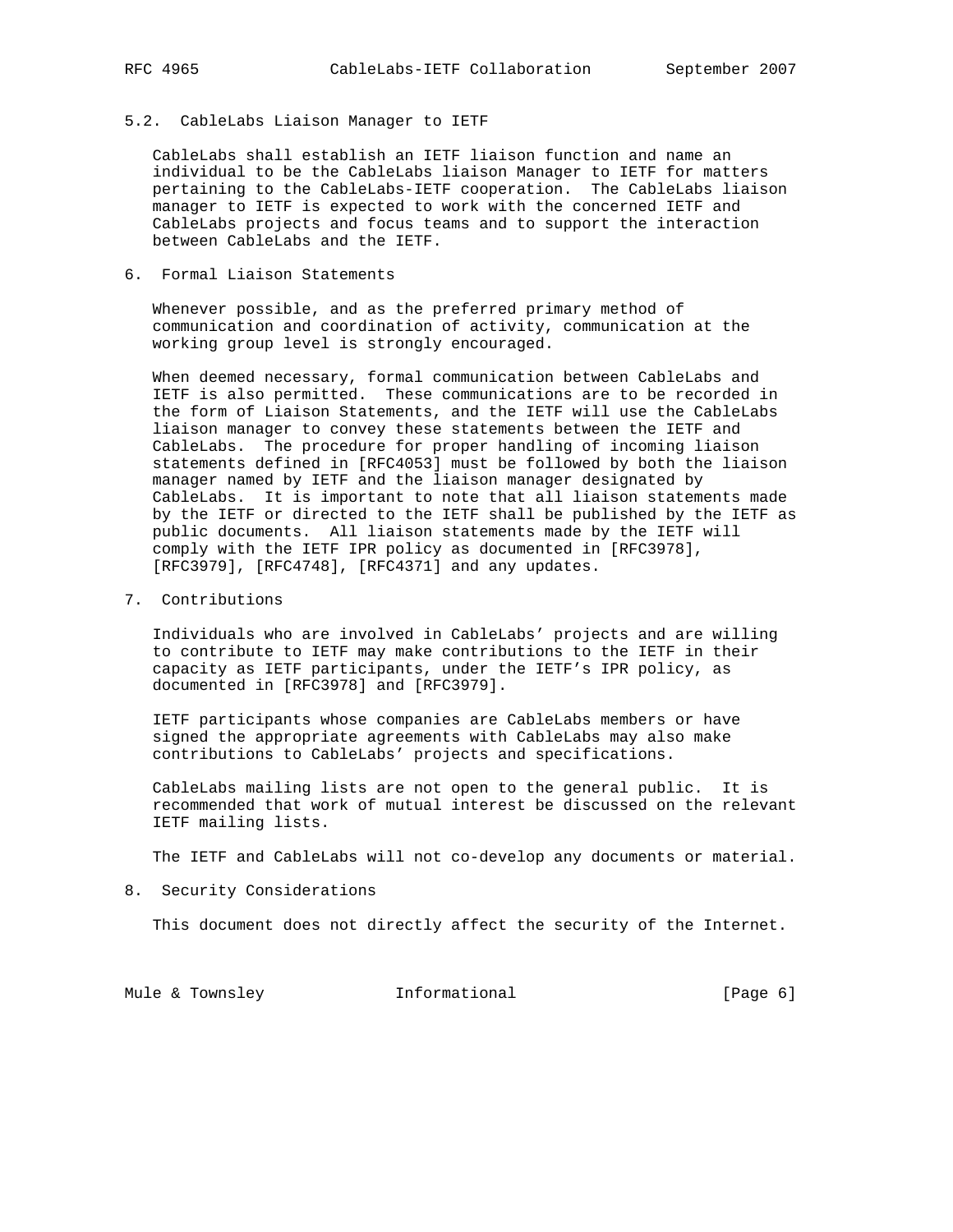#### 9. IANA Considerations

 This section provides some guidelines for IANA to consider when adding references to a CableLabs specification in its registries. CableLabs maintains a specification repository with a stable URL for each published document under http://www.cablelabs.com/specifications/. A stable document URL is one following the format: http://www.cablelabs.com/specifications/CableLabs\_docname.pdf, where 'CableLabs\_docname' is the CableLabs document name.

 IANA is requested to use the above document URL format when referencing CableLabs specifications in its registries.

## 10. Acknowledgments

 The authors wish to thank the following individuals for their comments and contributions: Ralph Brown, Brian Carpenter, Leslie Daigle, Ralph Droms, Alain Durand, Simon Krauss, Thomas Narten, Dan Romascanu, and Dave Oran.

 It is also acknowledged that this document is inspired from [RFC3113] and [RFC3131].

This document was produced using the xml2rfc tool (RFC2629).

11. Common Work Areas

 This section may be removed from future versions of this document. It is provided here to give some background information on the areas that may be common to both CableLabs and the IETF.

 At the time of this writing, IETF working groups that are of particular interest to CableLabs include:

 DHCWG, KERBEROS, IPCDN, SIP, SIPPING, SIMPLE, SPEERMINT, IPTEL, BEHAVE, AVT, MMUSIC, AAA, GEOPRIV, DISMAN, MSEC, ENUM, ECRIT, IPV6, MIP6, NETCONF, ISMS, BRIDGE, ENTMIB, MAGMA, V6OPS, DNSEXT, IPSEC, L2VPN, ZEROCONF, L2TPEXT, and TLS.

Mule & Townsley **Informational** [Page 7]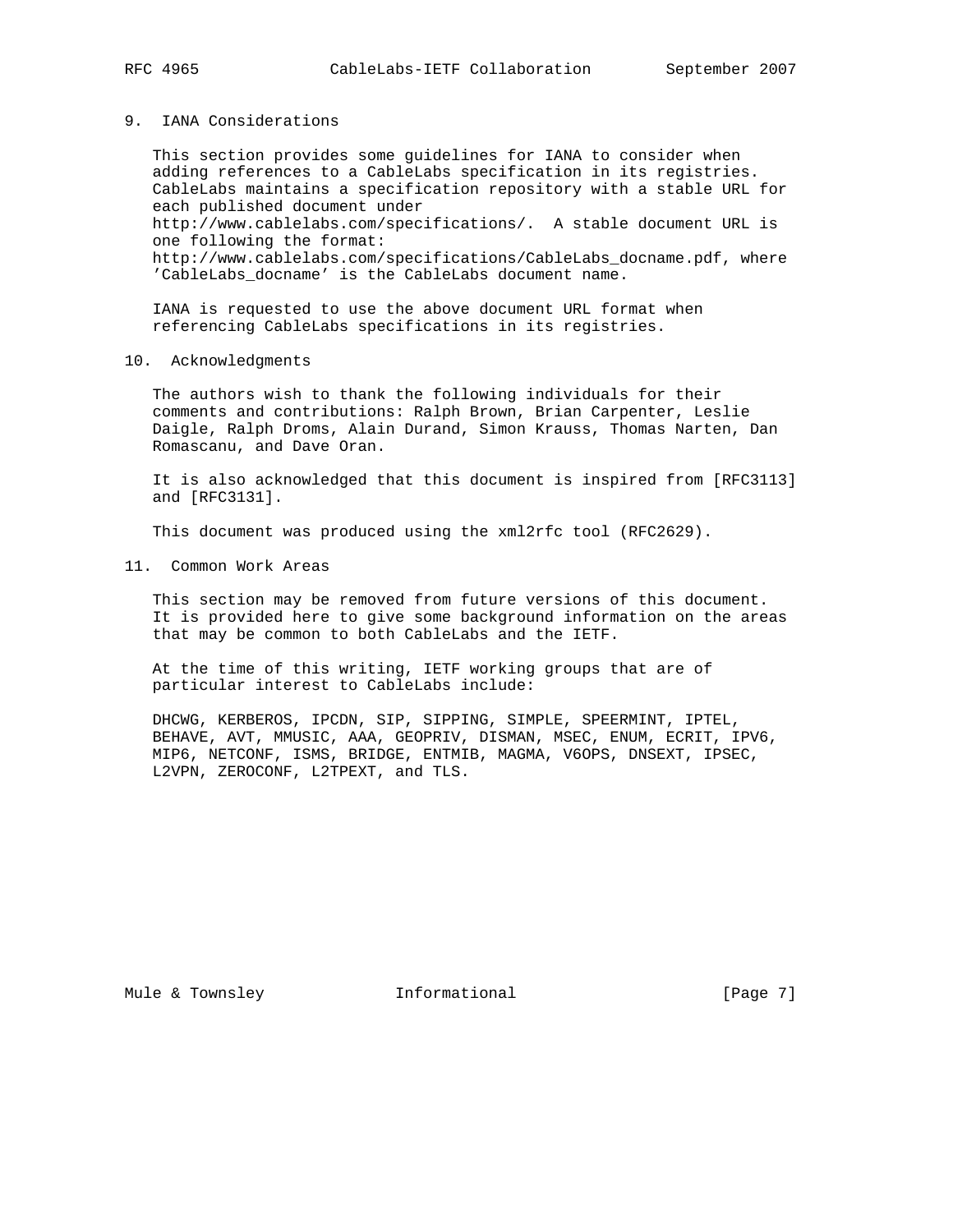# 12. Informative References

- [RFC2026] Bradner, S., "The Internet Standards Process -- Revision 3", BCP 9, RFC 2026, October 1996.
- [RFC3113] Rosenbrock, K., Sanmugam, R., Bradner, S., and J. Klensin, "3GPP-IETF Standardization Collaboration", RFC 3113, June 2001.
- [RFC3131] Bradner, S., Calhoun, P., Cuschieri, H., Dennett, S., Flynn, G., Lipford, M., and M. McPheters, "3GPP2-IETF Standardization Collaboration", RFC 3131, June 2001.
- [RFC3978] Bradner, S., "IETF Rights in Contributions", BCP 78, RFC 3978, March 2005.
- [RFC3979] Bradner, S., "Intellectual Property Rights in IETF Technology", BCP 79, RFC 3979, March 2005.
- [RFC4052] Daigle, L. and Internet Architecture Board, "IAB Processes for Management of IETF Liaison Relationships", BCP 102, RFC 4052, April 2005.
- [RFC4053] Trowbridge, S., Bradner, S., and F. Baker, "Procedures for Handling Liaison Statements to and from the IETF", BCP 103, RFC 4053, April 2005.
- [RFC4371] Carpenter, B. and L. Lynch, "BCP 101 Update for IPR Trust", BCP 101, RFC 4371, January 2006.
- [RFC4691] Andersson, L., "Guidelines for Acting as an IETF Liaison to Another Organization", RFC 4691, October 2006.
- [RFC4748] Bradner, S., "RFC 3978 Update to Recognize the IETF Trust", BCP 78, RFC 4748, October 2006.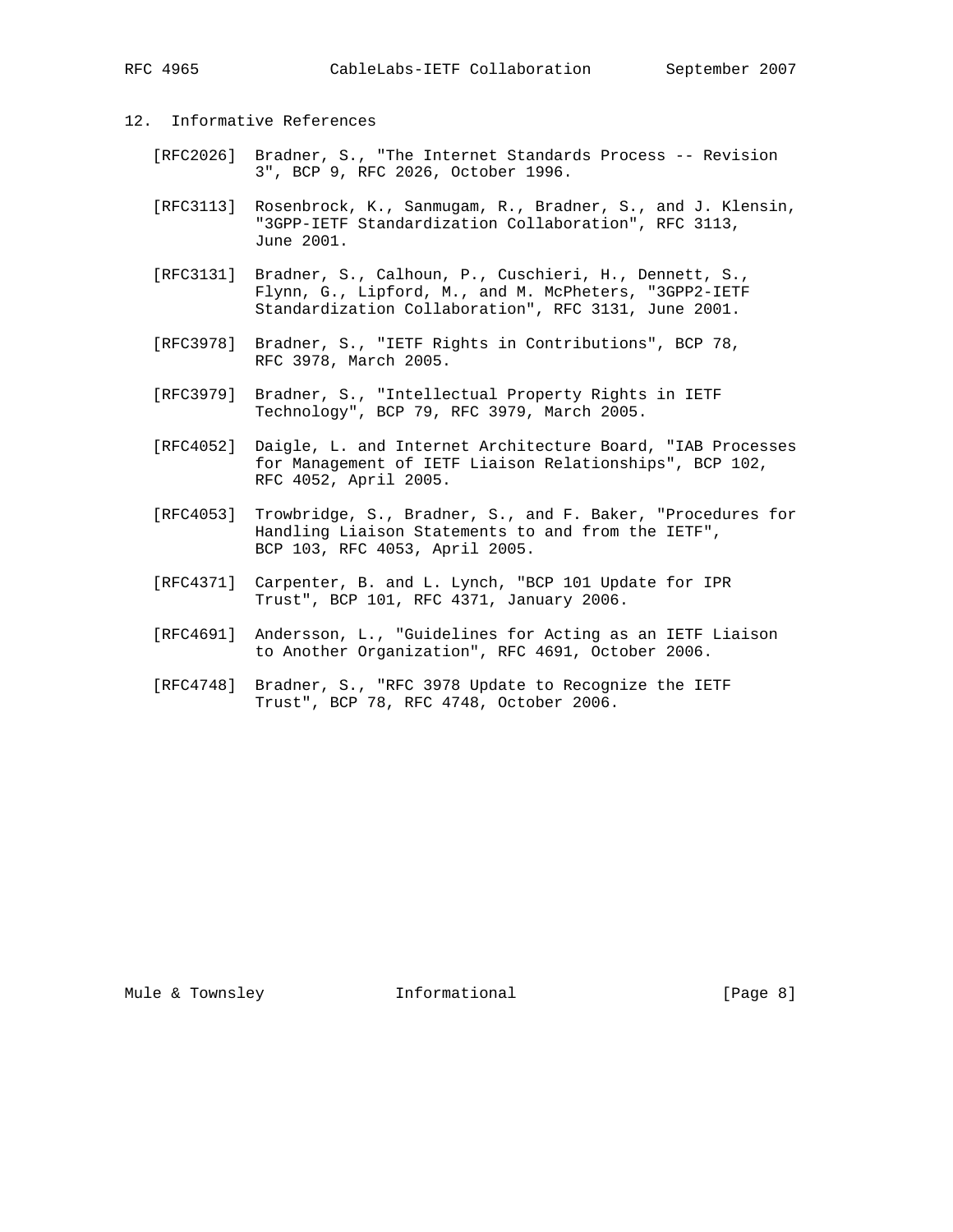Authors' Addresses

 Jean-Francois Mule CableLabs 858 Coal Creek Circle Louisville, CO 80027 USA

EMail: jf.mule@cablelabs.com

 W. Mark Townsley Cisco Systems 7025 Kit Creek Road PO Box 14987 Research Triangle Park, NC 27709 USA

EMail: mark@townsley.net